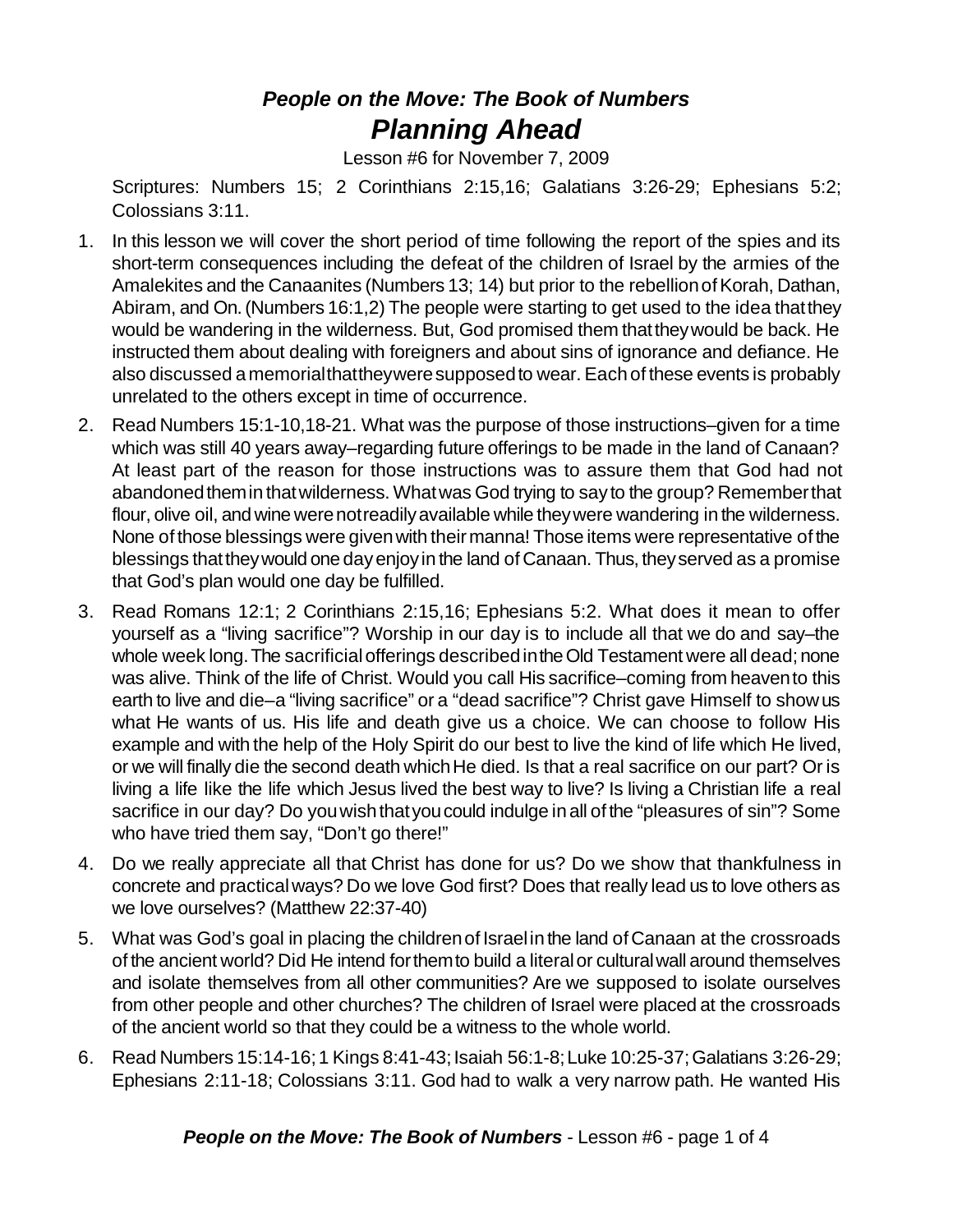children to be witnesses to the world but not to adopt their customs or religion. Why do you think that God told them to destroy every trace of the pagan fertility cult religious practices? Jesus' method was to "mingle among the people as One who desired theirgood."(*DA*151.2) From these passages it should be clear thatGod's goalfor His children in all ages has been for them to have such a close relationship with Him that they could safely let their light shine to all around them. The children of Israel were clearly instructed that when strangers or foreigners would come to the temple, if they chose to worship God in the correct way, they were to be treated just like Israelites. All the main roads across the Middle East ran through Palestine. If they had done what God intended, the nation of Israel should have grown and expanded until it encompassed the entire world.That, of course,would have meant thateven before Christ came, they would have been ready to enter the heavenly Canaan.

Shouldn'tAdventists make a regular practice of visiting Sunday churches to get to knowthem and with the help of the Holy Spirit lead some of them to a better place?

- 7. Why is it so easy for us today–as it was for them–to become exclusive, even judgmental and condemnatoryof those who seem to be different from whatwe are in one wayor another? Do Seventh-day Adventists ever look down onpeople of other religions, even Christians? Don't we have "the truth"? Or does "the truth" have us? Does that make us superior in some way?
- 8. Looking back on those ex-slaves from Egypt, it is easy for us to wonder why they made so many foolishdecisions.Clearly, Godneededto give them a complete reeducationbefore they could be His faithful, trusting children. During that transition period from Egyptian slavery to being God's true people, no doubt, there were many times when the people did wrong things ignorantly.
- 9. **What is a sin of ignorance?** Read Numbers 15:22-27. (Compare Leviticus 4:22,27; **5:2- 4**,15-18; 22:14) If someone unwittingly touched something that was ceremonially unclean, failed to pay some money due to the temple without realizing it (Doesn't that sound a little like dealing with the Internal Revenue Service?), or even ate something intended only for the priests, or if a large group of people fell back into doing things the way they had done them while growing up in Egypt, would that be a sin of ignorance? What types of sins of ignorance might we expect to find in such a group of recent ex-slaves?
- 10. If a sin is truly a sin of ignorance, how does one later discover that it was a sin? What percentage of our sins are sins of ignorance, and what percentage are deliberate? Why do you think sins of ignorance require sacrifices? **What does God say should happen to people who commit sins deliberately? What provision does God make for deliberate sins? (Numbers 15:30,31; 1 John 5:16; Matthew 12:31,32; Luke 12:10)** Was the purpose to scare them into behaving? Is the purpose to scare us into behaving? Remember that the origin of the sacrificial system was at the gates of Eden. It was intended to remind them and us that sin is deadly serious. Does this have anything to do with the "unpardonable sin"?
- 11. Howshould sins ofignorance be dealt with? Was it and is it primarily a matter ofreeducation? What was accomplished by making an offering for the atonement of such sins? Was God demanding reparations–His "pound of flesh"?
- 12. There were also sins of ignorance on an individual level. Can you think ofanexample of such a sin?

*People on the Move: The Book of Numbers* - Lesson #6 - page 2 of 4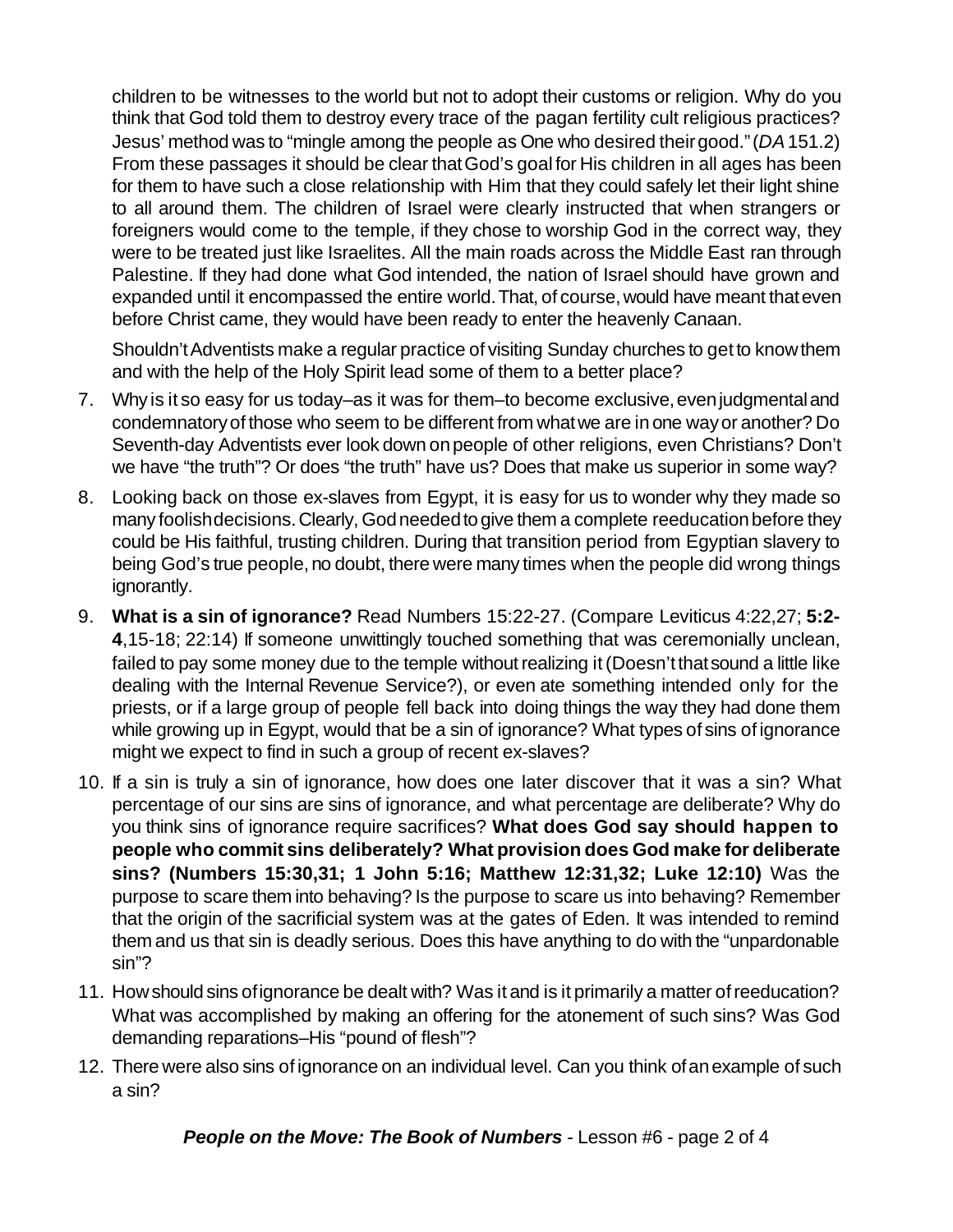- 13. Read Romans 5:6-8.Why did God go to such lengths and such "expense" to reachout to His erring children? Is God still struggling with such issues today?
- 14. Read Luke 12:47,48. Are there degrees of sin in God's sight? (1 John 5:16)

God does notregard all sins as of equal magnitude; there are degrees of guilt in His estimation, as well as in that of man; but however trifling this or that wrong act may seem in the eyes of men, no sin is small in the sight of God. Man's judgment is partial, imperfect; but God estimates all things as they really are. The drunkard is despised and is told that his sin will exclude him from heaven; while **pride,selfishness,andcovetousness too often go unrebuked.But these are sins that are especially offensive to God;** for theyare contrary to the benevolence of His character, to that unselfish love which is the very atmosphere of the unfallen universe. He who falls into some of the grosser sins mayfeela sense of his shame and poverty and his need of the grace of Christ; but pride feels no need, and so it closes the heart against Christ and the infinite blessings He came to give. {*Steps to Christ* 30.1}

- 15. Read Romans 5:6-11;**7:14-25**;1 John 1:9;3:19,20.These verses seem to suggest thateven under the best of circumstances, human beings will continue to sin regularly. But, fortunately for us, God has made provision and has a plan to deal with our sins. Is it God's plan that we should continue to live on this earth, continue to sin, and continue to be forgivenin anongoing cycle? Or, does God have a better plan for us? Is there some wayactually–slowly at least–to stop sinning? One of myfriends who was raised as a Catholic told me thathe would praythat if he was going to die, he wanted to die on his way home from mass and confession on Sunday morning. That was the only time during the week when he believed that he had at least a slight chance of being saved!
- 16. Read Numbers 15:30,31. What is a sin of defiance? There are many examples in the Bible and certainly many examples today of people who believe that the only serious sin is if they get caught! What is the most serious thing about sin? Isn'tit whatsindoes to us? What does sin do to us? Are we making real progress toward heaven?
- 17. Canyouname some individuals in Scripture who defiantly sinned against God? What about Pharaoh? (Exodus 14:8) Esau? (Genesis25:34) Achan? (Judges 7) Ananias and Sapphira? (Acts 5:1-11) What about those described in Revelation 14:9-11? Would these sins of defiance be similar to the "unpardonable sin" describedinMatthew12:31,32 and Luke 12:10.
- 18. If you make a careful study of the writings of Moses, you will discover that there was a death penalty connected with the breaking of every one of the Ten Commandments except the tenth. (Leviticus 24:10-23; Exodus 21:12-17; 22:19,20; 31:14,15; 35:2; Leviticus 20:2-5,9-16,27; Numbers1:51;3:10,38;18:7;25:5;35:16-21;Deuteronomy13:5-18;17:2-5,12;18:20;21:18- 21; 22:20-25) Why do you think that was? Were those death penalties ever actually carried out? Why is there no death penalty for breaking the tenth commandment? Isn't breaking the tenth commandment the basis for breaking all the rest? The tenth commandment is a matter of the mind and the heart. No one canknowwhatis going on in the mind of another–only God knows. But sin must always take place in the mind before it can be carried out by the body. Why were there so many death penalties pronounced in the Old Testament?
- 19. After sinning defiantly, so many people down throughhistorybeganto make upexcuses! That

*People on the Move: The Book of Numbers* - Lesson #6 - page 3 of 4